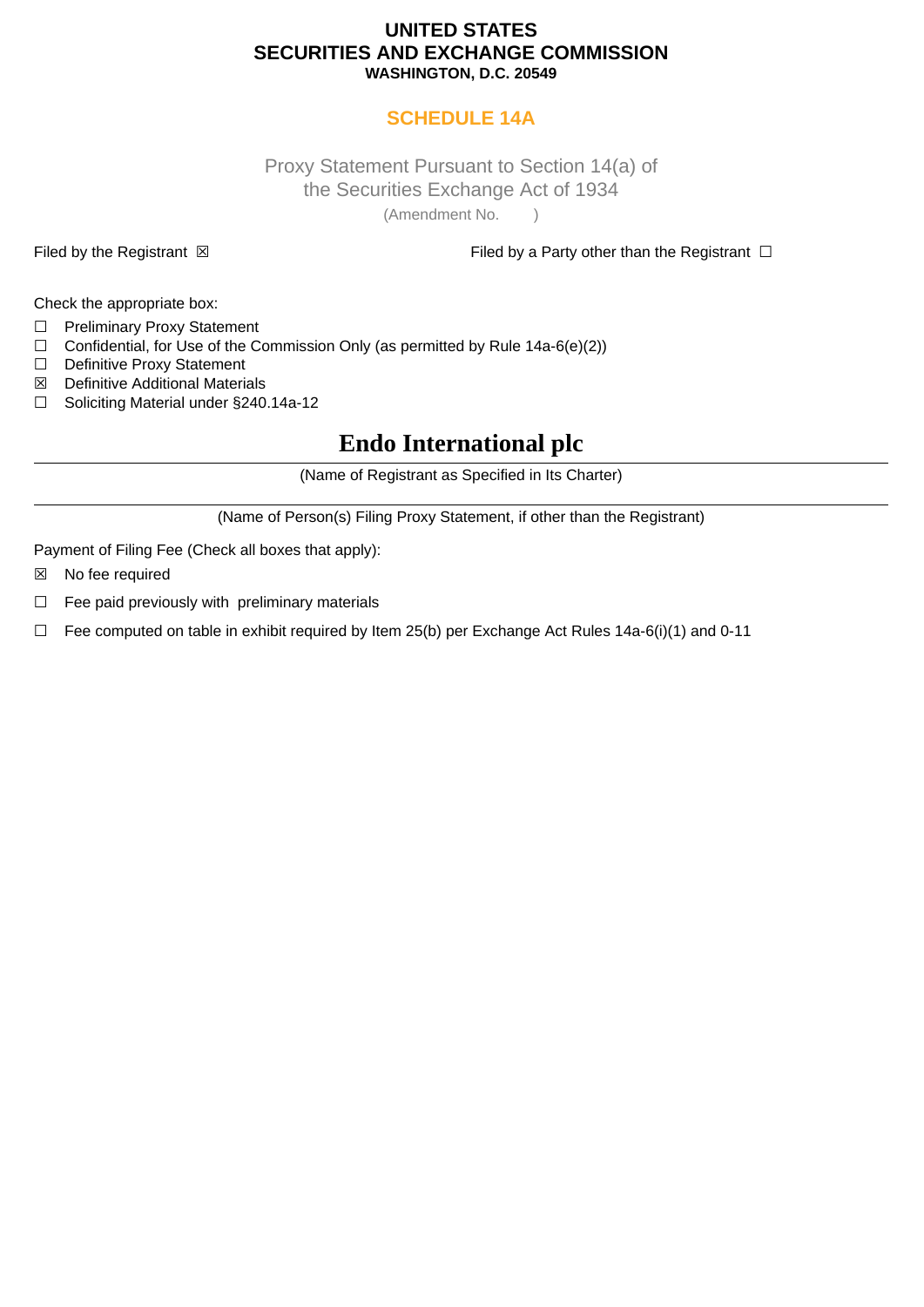# Your **Vote** Counts!

### **ENDO INTERNATIONAL PLC**

2022 Annual General Meeting Vote by June 8, 2022 11:59 PM ET



D75885-P67118

#### You invested in ENDO INTERNATIONAL PLC and it's time to vote!

You have the right to vote on proposals being presented at the Annual General Meeting. **This is an important notice regarding the availability of proxy material for the shareholder meeting to be held on June 9, 2022.**

### Get informed before you vote

ENDO INTERNATIONAL PLC FIRST FLOOR, MINERVA HOUSE SIMMONSCOURT ROAD, BALLSBRIDGE DUBLIN 4, IRELAND ATTN: MATTHEW J. MALETTA

endi

View the Notice and Proxy Statement, Endo International plc 2021 Annual Report on Form 10-K and Irish Statutory Accounts online OR you can receive a free paper or email copy of the material(s) by requesting prior to May 26, 2022. If you would like to request a copy of the material(s) for this and/or future shareholder meetings, you may (1) visit www.ProxyVote.com, (2) call 1-800-579-1639 or (3) send an email to sendmaterial@proxyvote.com. If sending an email, please include your control number (indicated below) in the subject line. Unless requested, you will not otherwise receive a paper or email copy.



\* Many shareholder meetings have attendance requirements including, but not limited to, the possession of an attendance ticket issued by the entity holding the meeting. Please check the meeting materials for any special requirements for meeting attendance. At the meeting, you will need to request a ballot to vote these shares.